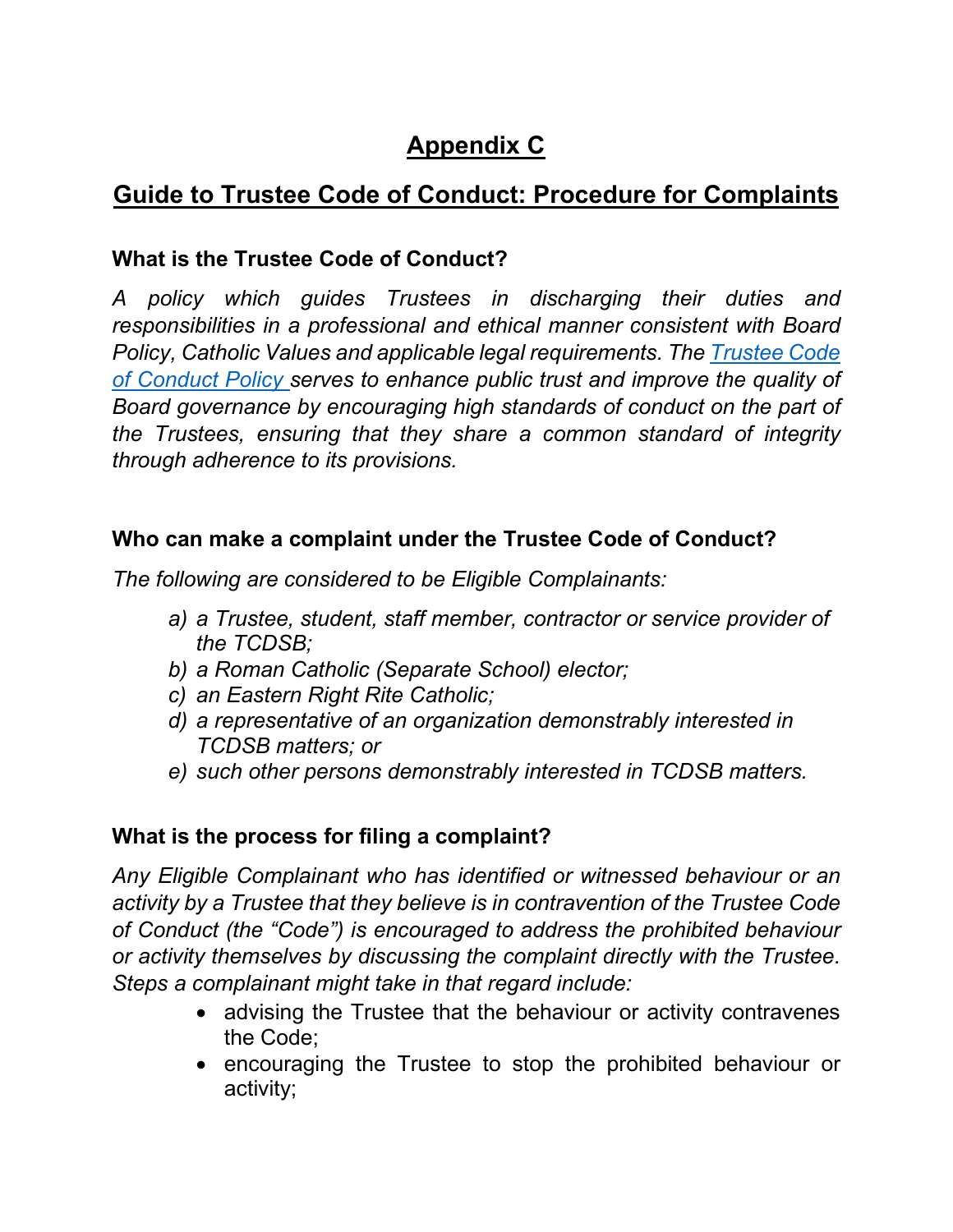- keeping a written record of the incidents including dates, times, locations, other persons present, and any other relevant information;
- if applicable, confirming to the Trustee their satisfaction with the response of the Trustee; or, if applicable, advising the Trustee of their

dissatisfaction with the response; and

• considering the need to pursue the matter in accordance with the formal complaint procedure outlined in Part B of the Complaint Protocol, or in accordance with another applicable judicial or quasi-judicial process or complaint procedure.

*An unresolved complaint may be filed with the Board's Integrity Commissioner by completing the Complaint Form set out at Schedule "A" of the Code of Conduct Complaint Protocol [link to the page] and submitting it to [postoffice@principles integrity.org.](mailto:postoffice@principlesintegrity.org) Questions about the process may be sought by an email sent to the same address.*

*If a complaint involves an allegation of a conflict of interest under the Municipal Conflict of Interest Act, the Integrity Commissioner may where appropriate require that a formal statutory declaration be submitted in accordance with the requirements of that statute. The Integrity Commissioner will advise the complainant as necessary in this regard.*

### **What happens once a formal complaint is made?**

*The Integrity Commissioner will contact the complainant to explain the process by which the complaint will be dealt with. If a formal investigation is commenced, the respondent Trustee, the complainant, and any relevant witnesses will be interviewed by the Integrity Commissioner. Where appropriate, additional information such as communications, documents, internet postings and other materials will be assessed for relevant evidence.*

If it appears that the complaint will be sustained in whole or in part, the *Integrity Commissioner will prepare a draft findings report and provide it to the responding Trustee for response. After considering the Trustee's response, if there remain findings that there has been a substantive breach*